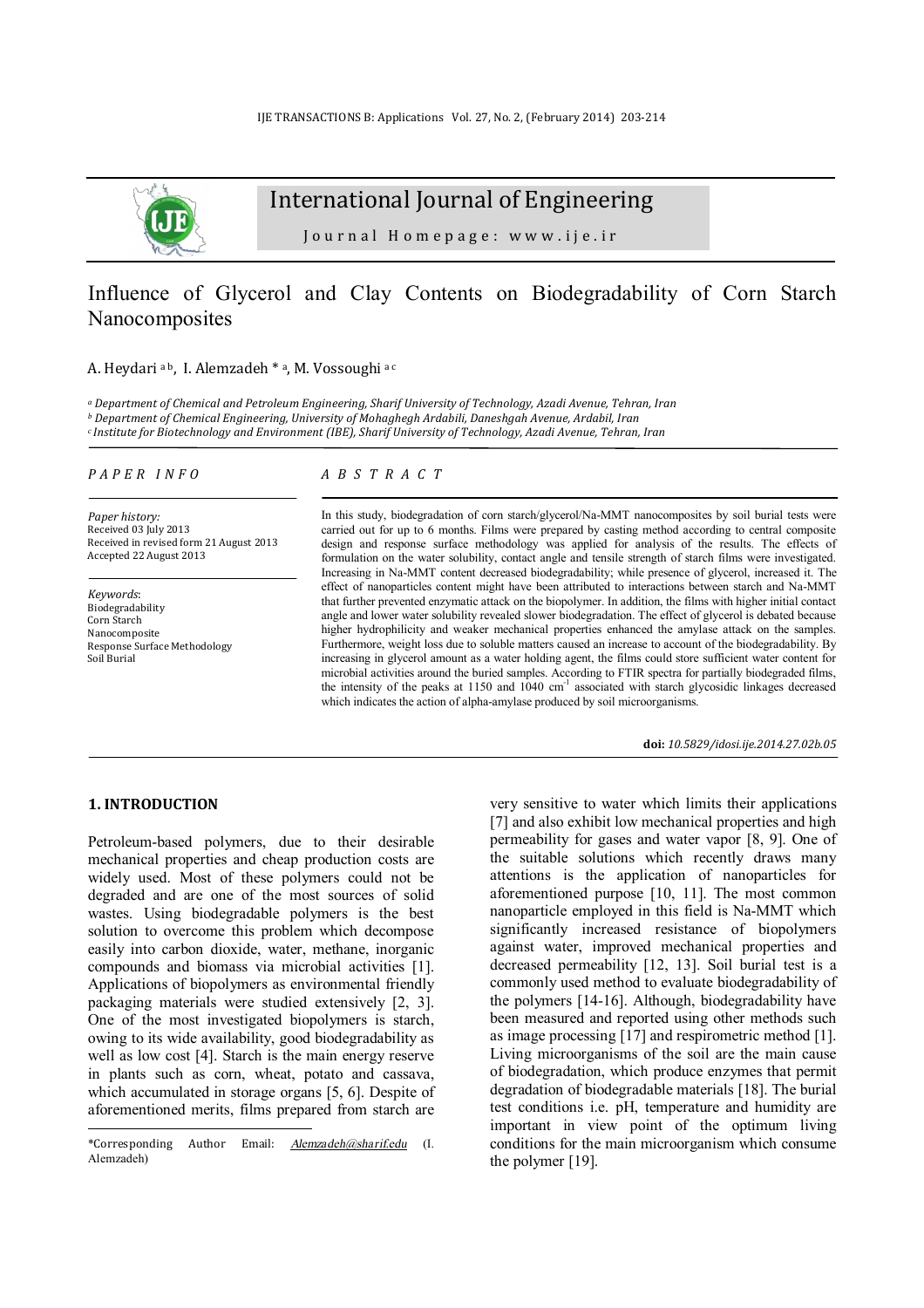In some related published papers, effects of Cloisite 30B [20] and attapulgite clay[15] nanoparticles have been studied on the biodegradation of the nanocomposites using soil burial test method. The objectives of this study were: (i) to evaluate the biodegradability of corn starch films, (ii) to investigate the role of Na-MMT and glycerol contents on biodegradability and (iii) to study effects of mechanical properties, initial contact angle and total soluble matter on biodegradability using soil burial tests.

#### **2. MATERIALS AND METHODS**

**2. 1. Materials** Corn starch (11% moisture) was obtained from Glucosan (Ghazvin, Iran). Na-MMT Cloisite® (Moisture: 4-9%, Color: Off White, d001= 1.17 nm) was purchased from Southern Clay Products (USA). Food grade glycerol as a plasticizer was prepared from Merck Company.

**2. 2. Experimental Design and Statistical Analysis** The Design Expert software (version 7.0.0, Stat-Ease, Inc., Minneapolis, MN) was used for the statistical design of experiments and data analysis. A faced center CCD combined with RSM was constructed on three levels of two independent variables, i.e. Na-MMT content and glycerol content. The amounts of plasticizer and nanoparticle were presented in Table 1. RSM is a technique to design experiments, evaluating the effects of operation conditions and achieving the best conditions for desirable responses with a limited number of planned experiments. Recently RSM has been applied in some research related to biopolymers [21-23]. A regression design was used to model a response as a mathematical function of factors. Each response can be expressed as second-order polynomial, according to Equation (1).

$$
R = \beta_0 + \sum_{i=1}^{k} \beta_i x_i + \sum_{i=1}^{k} \sum_{j=i+1}^{k} \beta_{ij} x_i x_j + \sum_{i=1}^{k} \beta_{ii} x_i^2
$$
 (1)

where, R is the predicted response used as a dependent variable; k is the number of independent variables (factors) which is 2 here;  $x(i = 1, 2)$  is the independent factors;  $\beta_0$  is the constant coefficient, and  $\beta$ i,  $\beta$ ij and  $\beta$ ii are the coefficients of linear, interaction and quadratic terms, respectively. There are a lot of researches which confirm that the quadratic polynomial equation is the best model [24, 25]. Design Expert was also used to find the 3-D surfaces and perturbation plots of the response models. Analysis of variances (ANOVA) was used for analyses of the data to obtain the interaction between the process variables and the responses. The proper and accurate models were selected based on pvalue of the model less than 0.05 to have a significant model. The quality of the fitting model was expressed by the coefficient of determination  $\mathbb{R}^2$  and Adj  $\mathbb{R}^2$ . In parallel, ANOVA was applied on the results using the statistical program SPSS 19.0.0 (IBM, Chicago IL, USA) and the Duncan test was used to evaluate average differences. The films were prepared and analyzed triple times in one block.

**2. 3. Film Preparation** Films were prepared by casting method. The concentration of plasticizer was set at 25 to 35% to have a desirable flexibility. The content of glycerol depends on required applications [26]. The minimum concentration of plasticizer was set at 25% because for the films with glycerol amounts smaller than 25%, good flexibility was not observed. In addition, films with 40% glycerol revealed very weak mechanical properties and very high hydrophilicity. The minimum and maximum amounts of clay were set to zero and 5%, respectively. The clay amount more than 5% caused the casting solution very viscous which release of bubbles was impossible without using a vacuum apparatus. The specified amount of Na-MMT according to Table 1, was added to 99.5 g of distillated water under rigorous mixing for 20 min at 80 °C. Then, the resulted aqueous suspension homogenized for 20 min at 80°C via sonication method to make a uniform solution. The proper amount of glycerol according to Table 1, with 5 g of pristine corn starch was added to the mixture and mixed by stirrer for 10 min and sonicated for 20 min at room temperature. The final mixture placed in water bath (80  $\pm$  0.2 °C) under stirring for 30 min. The casting solution poured into polystyrene petri dishes and placed on a flat surface at the laboratory. After 36 hours, films were carefully separated and stored in poly ethylene bags. The prepared samples was designated with a label such as G30C2.5, where G and C referred to glycerol and clay, respectively and the number 30 indicated 30% glycerol and 2.5 referred to 2.5% Na-MMT.

**2. 4. Total Soluble Matter** Water solubility of the films was determined according to Romero-Bestida and others [27]. To determine the total soluble matter (TSM), pieces of films of  $2 \times 3$  cm were cut from each sample and were stored in a dessicator with silica gel during 7 days. The dried samples were weighed to the nearest 0.0001 g. Then, samples were placed into beakers with 80 ml dionized water and samples were maintained under agitation for 1 h at room temperature  $(23 \pm 2 \degree C)$ . The remained pieces of film were collected by filtration and dried at 60 °C to constant weight. The TSM was calculated as follows:

$$
TSM(\%)=\frac{\text{Initial dry weight - Final dry weight}}{\text{Initial dry weight}} \times 100
$$
 (2)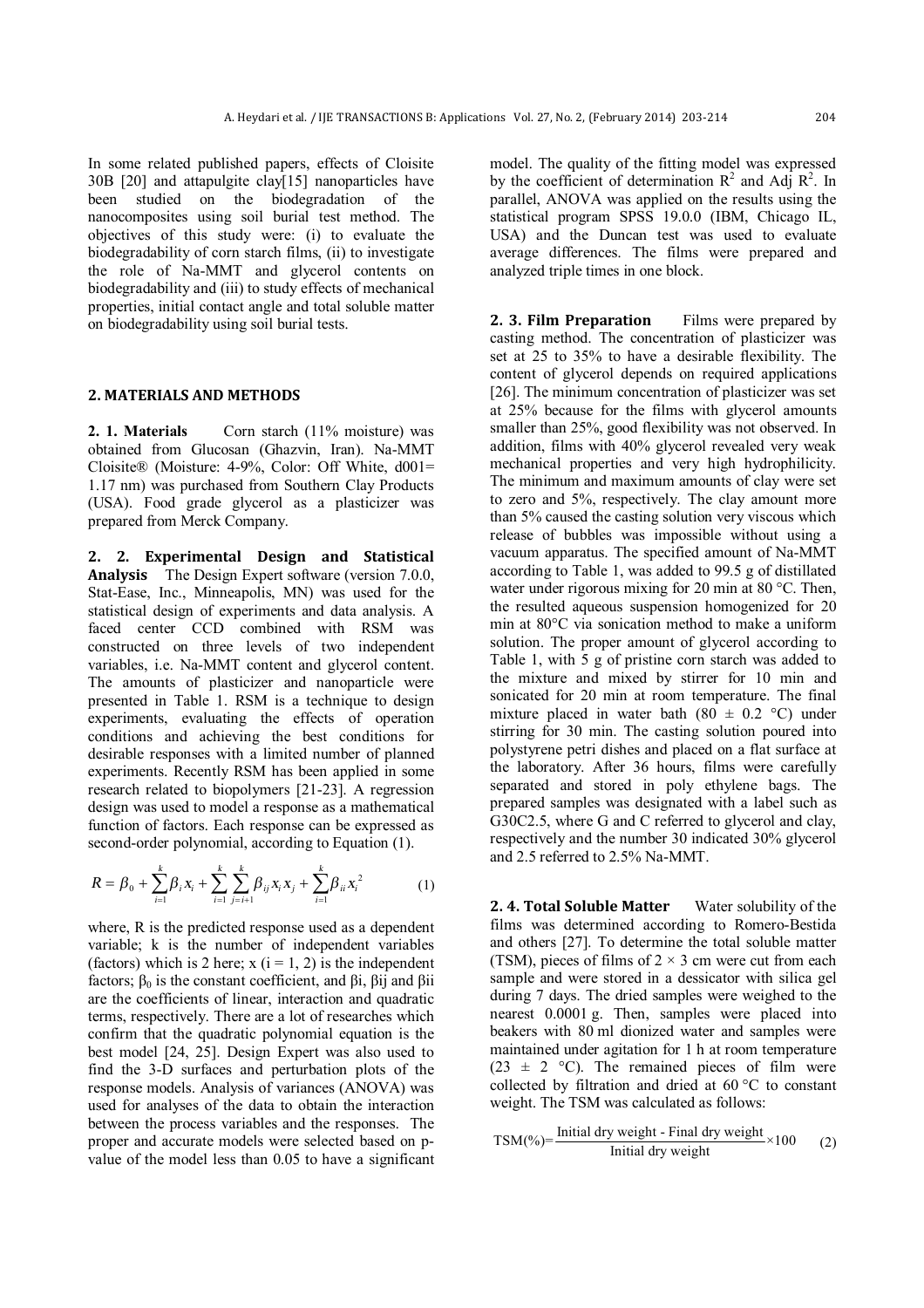| Variable<br>levels | Clay $%$<br>(dry starch basis) | <b>Plasticizer</b> %<br>(dry starch basis) |  |  |  |  |
|--------------------|--------------------------------|--------------------------------------------|--|--|--|--|
| $-1$               |                                | 25                                         |  |  |  |  |
|                    | 2.5                            | 30                                         |  |  |  |  |
| $+1$               |                                | 35                                         |  |  |  |  |

**2. 5. Wetability** To study the effects of glycerol and Na-MMT on the wetability, one droplet of dionized water was placed on the surface of the films. The close view photo was captured using an optical microscope and the pictures of both sides of water droplet were taken. Contact angles were measured using Adobe Photoshop CS5 (Adobe Systems, Inc., San Jose, CA) software. The initial contact angles in three replications were measured.

**2. 6. Mechanical Properties** The tensile strength of the films were evaluated using a texture analyzer (HIWA, Iran) in accordance with ASTM method D 882 [28]. Samples were conditioned in laboratory (23  $\pm$ 2 °C,  $52 \pm 3$  % RH) for three days.

**2. 7. Soil Preparation** Soils for burial tests were obtained from the yard of Sharif University of Technology in June 2012. Soils were grinded by hand and most of the undesirable components such as metals, plastics and glasses were removed. Film samples were prepared and placed in  $9 \times 6 \times 3$  pots, where 9 stands for nine obtained samples, 3 is because of three replications and 6 is related to six measuring times according to the ASTM D6400 standard which requires 60% biodegradation within 180 days [29]. Depths of pots were 10 cm and 4 cm of soils were considered for both top and bottom of the buried samples to ensure the living of microorganisms for aerobic biodegradation and oxidative reactions. In order to not measuring the water content, every 3 days, the control pot weighted and the amount of weight lost was maked up by water to the experimental pots and of course the control pot to achieving the initial water content.

**2. 8. Soil Burial Tests** Film samples with almost same thickness were placed between two stainless steel sheets through mesh equal to 200. All margins of the sheets contained polymer samples were punched carefully to inhibit the soil entrance. At specified interval times, the steel cages were extracted from the pots and the attached soils were cleaned with a smooth brush. Then cages were opened and remained films were carefully gathered and weighted. This step is very time consuming and might cause the big errors in measuring of the biodegradability. The

biodegradability was calculated using the following equation:

$$
\text{Biodegradability}(\%) = \frac{W_0 - W_t}{W_t} \times 100 \tag{3}
$$

where,  $W_0$  and  $W_t$  are weight of initial sample and weight of sample at interval, respectively.

**2. 9. FTIR Analysis** FTIR spectra of samples in the form of KBr pellets were recorded using an ABB Bomem MB-100 FTIR spectrophotometer.

#### **3. RESULTS AND DISCUSSION**

**3. 1. Total Solubility Test** By increasing the plasticizer, water solubility was increased. Glycerol has three hydroxyl groups which gives high tendency to absorb the water molecules. As observed, increase in Na-MMT and glycerol will result in decreasing and increasing the water solubility, respectively. The obtained results with standard deviations are summarized in Table 2 and averages are compared with Duncan test. The linear form of water solubility as function of glycerol and Na-MMT contents, had a good correlated function with  $R^2=98.92\%$  and pvalue=<0.0001 is presented in Equation (4) which G and C are coded amounts of glycerol and Na-MMT contents.

Water solubility=22.66+4.08G-2.48C +0.18C×G

$$
(-1 \leq C \leq +1, -1 \leq G \leq +1)
$$

In addition, because of the p-value smaller than 0.05, this model is significant and could be used to study and compare the importance of each factor on the studied domain. Model indicated that effect of G is more sensible to C parameter. The final equation in terms of actual factors is presented in Table 3 and details of analysis of variance (ANOVA) for the models is presented in Table 4. Response surface of the water solubility of the nanocomposites as a function of glycerol and nanoparticles content is presented in Figure 1(a). Increasing in Na-MMT content decreased solubility; while presence of glycerol, increased it.

(4)

**3. 2. Wetability** By increasing the glycerol content, the initial contact angle decreased. It means that presence of this plasticizer made the surface more hydrophilic. Glycerol is more hydrophilic than starch and is sensitive to the relative humidity [30]. By presence of Na-MMT in the polymer matrix, the surface of biopolymer became hydrophobic and the contact angle will increase. By changing the formulation of films according to Table 1, contact angle will vary from the  $35.27$  to  $69.93$  ° related to G35C0 and G25C5, respectively.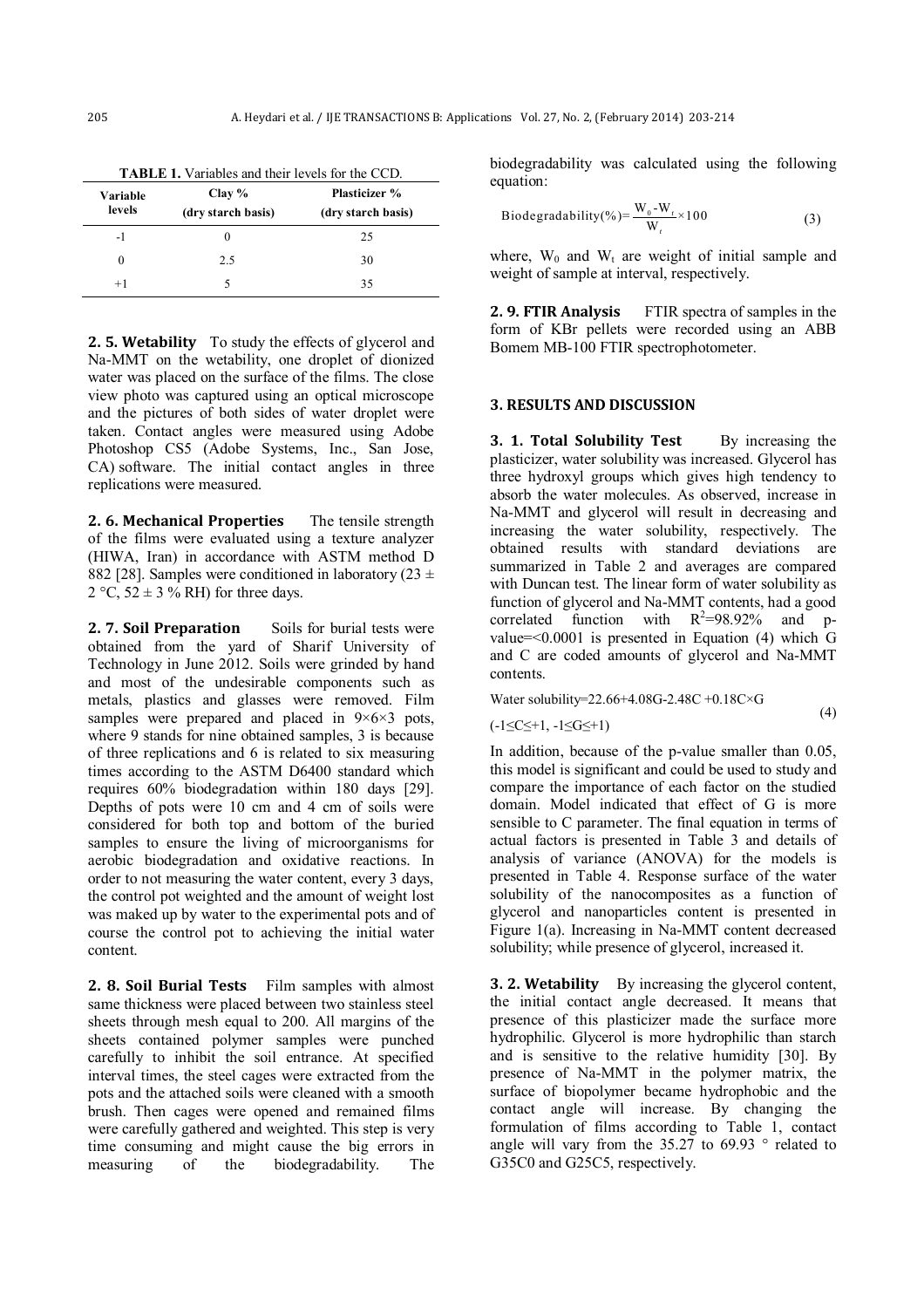| TADLE 2. Kesults of the water soluonity, contact angle, tensile strength and olouegradulity in 50 days. |                                  |                                 |                                                   |                                   |  |  |  |  |  |  |
|---------------------------------------------------------------------------------------------------------|----------------------------------|---------------------------------|---------------------------------------------------|-----------------------------------|--|--|--|--|--|--|
| Sample                                                                                                  | WS(%)                            | TS (MPa)                        | CA(°)                                             | BD in 30 days $(\% )$             |  |  |  |  |  |  |
| G25C0                                                                                                   | $21.27\pm0.84$ <sup>a, A</sup>   | $7.30\pm0.75$ <sup>a, A</sup>   | $48.87 \pm 1.34$ <sup>a, A</sup>                  | $51.05 \pm 1.24$ <sup>a, A</sup>  |  |  |  |  |  |  |
| G <sub>25</sub> C <sub>2.5</sub>                                                                        | $17.47 \pm 1.10^{b,A}$           | $8.14 \pm 0.61$ <sup>a, A</sup> | $64.83 \pm 1.27$ <sup>b, A</sup>                  | $37.93 \pm 1.33$ b, A             |  |  |  |  |  |  |
| G25C5                                                                                                   | $16.11 \pm 0.72$ b, A            | $8.51 \pm 0.77$ <sup>a, A</sup> | 69.93 $\pm$ 1.68 <sup>c, A</sup>                  | $32.64 \pm 1.11$ c, A             |  |  |  |  |  |  |
| G30C0                                                                                                   | $25.24 \pm 0.63$ <sup>a, B</sup> | $4.60\pm0.39$ a, B              | 44.07 $\pm$ 0.57 <sup>a, <math>\beta</math></sup> | $56.00 \pm 1.84$ <sup>a, B</sup>  |  |  |  |  |  |  |
| G30C2.5                                                                                                 | $22.59 \pm 1.03^{b, B}$          | $6.04 \pm 0.75$ ab, B           | 53.53 $\pm$ 1.37 <sup>b, B</sup>                  | $39.92 \pm 1.28$ b, AB            |  |  |  |  |  |  |
| G30C5                                                                                                   | $19.97 \pm 1.17$ <sup>c, B</sup> | $6.45 \pm 1.03$ b, B            | $63.53 \pm 1.96$ c, B                             | $31.68 \pm 1.15$ <sup>c, AB</sup> |  |  |  |  |  |  |
| G35C0                                                                                                   | $28.50\pm0.94$ <sup>a, C</sup>   | $2.55 \pm 0.07$ <sup>a, C</sup> | $35.27 \pm 1.10^{a,C}$                            | 59.63 $\pm$ 1.56 <sup>a, C</sup>  |  |  |  |  |  |  |
| G35C2.5                                                                                                 | $27.72 \pm 0.59$ <sup>a, C</sup> | $3.29 \pm 0.40^{b, C}$          | 44.37 $\pm$ 2.00 <sup>b, C</sup>                  | 42.62 $\pm$ 1.57 <sup>b, B</sup>  |  |  |  |  |  |  |
| G35C5                                                                                                   | $24.08 \pm 0.98$ b, C            | $3.99 \pm 0.33$ c, C            | 47.07 $\pm$ 0.74 $^{\rm b, C}$                    | $35.07 \pm 1.73$ <sup>c, B</sup>  |  |  |  |  |  |  |

**TABLE 2.** Results of the water solubility, contact angle, tensile strength and biodegradability in 30 days.

At each glycerol level, values with same lower case letter are not significantly different and at each nanoparticles level, values with the same capital case letter are not significantly different (P > 0.05).

**TABLE 3.** Fitting of second-order polynomial equation for response surfaces in actual form (0≤C≤5, 25≤G≤35).

| <b>Surface</b>                      | Equation                                                                       | $\mathbf{R}^2$ | Adi- $R^2$ |
|-------------------------------------|--------------------------------------------------------------------------------|----------------|------------|
| Water solubility $(\% )$            | $=4.90+0.56$ G-1.12C+0.02G×C-3.66G <sup>2</sup> -0.06C <sup>2</sup>            | 99.16%         | $97.77\%$  |
| Contact angle $(°)$                 | $=$ 37.82+1.93G+9.58C-0.14G $\times$ C-0.06G <sup>2</sup> -0.35 C <sup>2</sup> | 98.91%         | 97.08%     |
| Tensile strength (MPa)              | $=16.93 - 0.32$ G+0.37C+4.60E-3G×C-2.66E-3G <sup>2</sup> -0.04C <sup>2</sup>   | 99.53%         | 98.74%     |
| Biodegradability in 30 days $(\% )$ | $= 21.14 + 1.10$ G-0.82C-0.14G×C-3.47E-3G <sup>2</sup> +0.29 C <sup>2</sup>    | 100%           | 99.99%     |

**TABLE 4.** Details of analysis of variance (ANOVA) for the models

| Response                                                       |         |    | <b>Water Solubility</b> |       |          |                                                                | <b>Response</b>                                   | 2       |      | Contact angle           |         |          |             |
|----------------------------------------------------------------|---------|----|-------------------------|-------|----------|----------------------------------------------------------------|---------------------------------------------------|---------|------|-------------------------|---------|----------|-------------|
| <b>ANOVA for Response Surface Quadratic Model</b>              |         |    |                         |       |          |                                                                | <b>ANOVA for Response Surface Quadratic Model</b> |         |      |                         |         |          |             |
| Analysis of variance table [Partial sum of squares - Type III] |         |    |                         |       |          | Analysis of variance table [Partial sum of squares - Type III] |                                                   |         |      |                         |         |          |             |
| F<br>Sum of<br>Mean<br>p-value                                 |         |    |                         |       |          |                                                                | Sum of                                            |         | Mean | F                       | p-value |          |             |
| Source                                                         | Squares | df | Square                  | Value | Prob > F |                                                                | Source                                            | Squares | df   | Square                  | Value   | Prob > F |             |
| Model                                                          | 136.9   | 5  | 27.37                   | 71.09 | 0.0026   | significant                                                    | Model                                             | 1016    | 5    | 203.2                   | 54.21   | 0.0039   | significant |
| G                                                              | 99.63   |    | 99.63                   | 258.8 | 0.0005   |                                                                | G                                                 | 526.4   | 1    | 526.4                   | 140.4   | 0.0013   |             |
| C                                                              | 36.75   |    | 36.75                   | 95.45 | 0.0023   |                                                                | C                                                 | 462.9   | 1    | 462.9                   | 123.5   | 0.0016   |             |
| $C\times G$                                                    | 0.137   | -1 | 0.137                   | 0.356 | 0.5930   |                                                                | $C\times G$                                       | 12.96   | -1   | 12.96                   | 3.458   | 0.1599   |             |
| $G^{\wedge}2$                                                  | 0.017   |    | 0.017                   | 0.044 | 0.8479   |                                                                | $G^{\wedge}2$                                     | 4.109   | 1    | 4.109                   | 1.096   | 0.3720   |             |
| $C^{\wedge}2$                                                  | 0.317   |    | 0.317                   | 0.824 | 0.4309   |                                                                | $C^{\wedge}2$                                     | 9.534   |      | 9.534                   | 2.544   | 0.2090   |             |
| Residual                                                       | 1.155   | 3  | 0.385                   |       |          |                                                                | Residual                                          | 11.24   | 3    | 3.748                   |         |          |             |
| Cor Total                                                      | 138     | 8  |                         |       |          |                                                                | Cor Total                                         | 1027    | 8    |                         |         |          |             |
| <b>Response</b>                                                | 3       |    | <b>Tensile strength</b> |       |          |                                                                | <b>Response</b>                                   | 4       |      | Biodegradability-30days |         |          |             |

 **ANOVA for Response Surface Quadratic Model ANOVA for Response Surface Quadratic Model** 

| Analysis of variance table [Partial sum of squares - Type III] |         |    |        |       | Analysis of variance table [Partial sum of squares - Type III] |             |               |         |    |        |           |               |             |
|----------------------------------------------------------------|---------|----|--------|-------|----------------------------------------------------------------|-------------|---------------|---------|----|--------|-----------|---------------|-------------|
|                                                                | Sum of  |    | Mean   | F     | p-value                                                        |             |               | Sum of  |    | Mean   | F         | p-value       |             |
| Source                                                         | Squares | df | Square | Value | Prob > F                                                       |             | Source        | Squares | df | Square | Value     | Prob > F      |             |
| Model                                                          | 36.76   | 5  | 7.352  | 126.7 | 0.0011                                                         | significant | Model         | 563.9   | 5  | 112.8  | 22934     | 0.0001        | significant |
| G                                                              | 33.23   |    | 33.23  | 572.9 | 0.0002                                                         |             | G             | 42.56   |    | 42.56  | 8655      | ${}_{0.0001}$ |             |
| С                                                              | 3.375   |    | 3.375  | 58.18 | 0.0047                                                         |             | C             | 502.2   |    | 502.2  | $1E + 05$ | ${}_{0.0001}$ |             |
| $C\times G$                                                    | 0.013   |    | 0.013  | 0.228 | 0.6656                                                         |             | $C\times G$   | 12.71   |    | 12.71  | 2584      | ${}_{0.0001}$ |             |
| $G^{\wedge}2$                                                  | 0.009   |    | 0.009  | 0.153 | 0.7216                                                         |             | $G^{\wedge}2$ | 0.015   |    | 0.015  | 3.055     | 0.1788        |             |
| $C^{\wedge}2$                                                  | 0.132   |    | 0.132  | 2.271 | 0.2289                                                         |             | $C^{\wedge}2$ | 6.468   |    | 6.468  | 1315      | ${}_{0.0001}$ |             |
| Residual                                                       | 0.174   | 3  | 0.058  |       |                                                                |             | Residual      | 0.015   | 3  | 0.005  |           |               |             |
| Cor Total                                                      | 36.93   | 8  |        |       |                                                                |             | Cor Total     | 563.9   | 8  |        |           |               |             |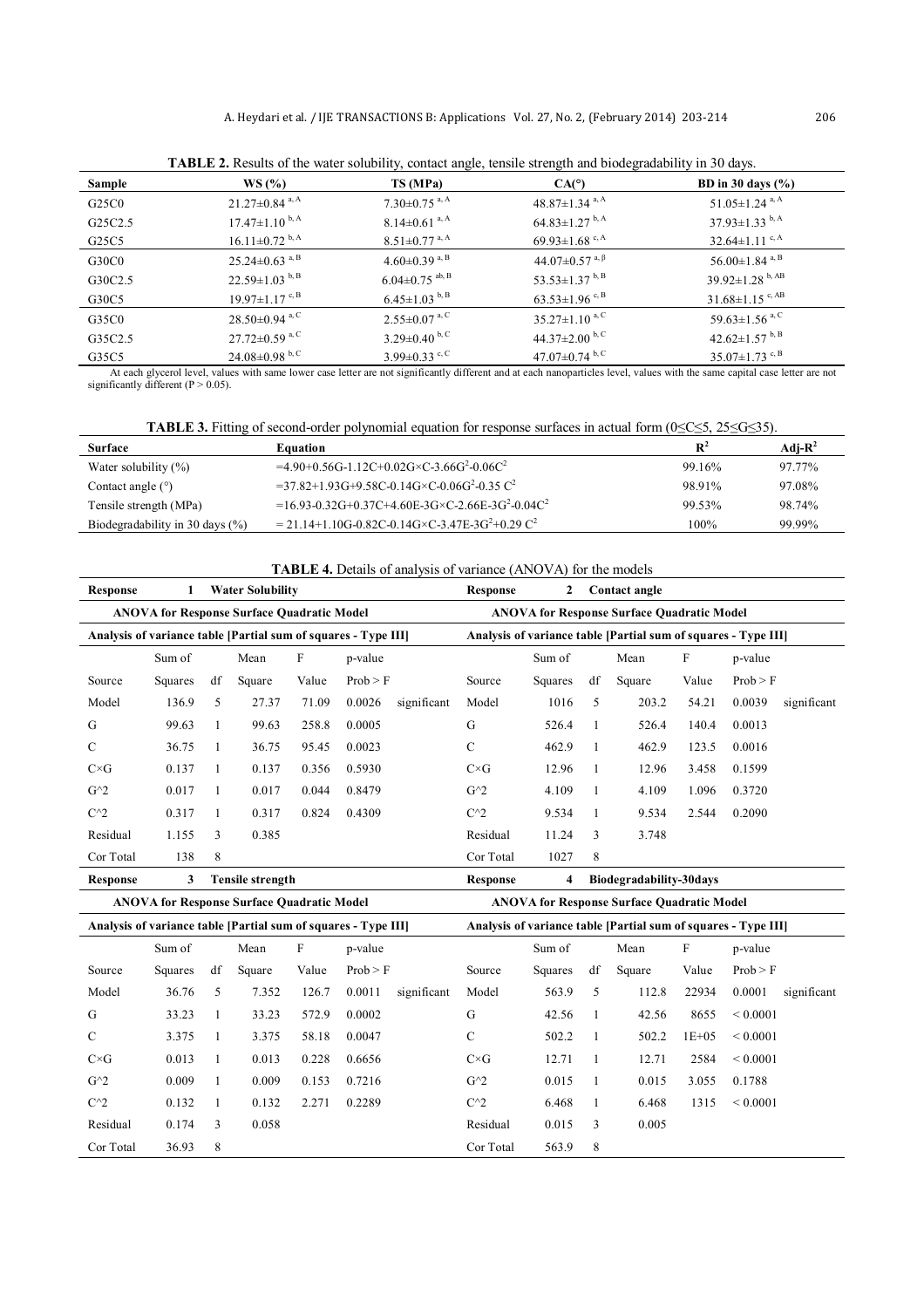

**Figure 1.** Response surface for, (a): water solubility, (b): contact angle, (c): tensile strength and (d): biodegradability in 30 days.

When a water droplet is placed on a polymer surface, an attraction occurs between the molecules in the water and polymer surface. A lower contact angle means that polymer and water have a strong attraction.

Therefore, they adhere better to each other [31]. The contact angle had a good correlated function with  $R^2$ = 97.58% and is significant in the linear coded form with p-value=0.0002. Linear form presented in Equation (5):

Contact angle=52.58-9.37G+8.78C-1.80C×G (5)

$$
(\text{-1} \leq C \leq \text{+1}, \text{-1} \leq G \leq \text{+1})
$$

The presented linear form indicates that effect of Na-MMT is almost equal to glycerol effect on hydrophilicity or hydrophilicity of the polymer surface. According to Table 2, the effects of both glycerol and clay contents on contact angle of surface are significant, except at the highest level of glycerol which there is no differences between 2.5 and 5% of Na-MMT. The final equation in terms of actual factors is presented in Table 3 and the response surface of the contact angle of the nanocomposites as a function of glycerol and nanoparticles content is presented in Figure 1(b). Details of ANOVA for the models is presented in Table 4. The maximum of contact angle will occurs in the highest level of Na-Montmorillonite and lowest level of glycerol.

**3. 3. Mechanical Properties** The results showed increasing in plasticizer content resulted in decrease in tensile strength. Be noted, glycerol reduced the intramolecular attraction between the starch chains by forming hydrogen bonds between plasticizer and starch molecules. In harmony, plasticizer reduces the formation of hydrogen bonds between the starch chains and allows greater flexibility and subsequently decreases the tensile strength. The obtained results are in accordance with the research publication [31-33].

The effect of glycerol as a plasticizer in tensile strength reduction will be amplified due to the role of water as a plasticizer [33]. The same effect of water content on mechanical properties might be observed by an increase in clay content. Although clay improves the mechanical properties, because presence of water and its plasticizing effect, part of tensile strength will be reduced. According to Table 2, the effect of nanoparticles in 25% of glycerol on tensile strength is not significant and by increasing the plasticizer up to 35%, its effect becomes more significant. It might be because of the low mobility of the polymer chains in the lower glycerol contents, while by increase in plasticizer, the tensile will decrease sharply. Thus, the role of Na-MMT contents on tensile strength will be more significant. Moreover, the effect of plasticizer contents in all levels of nanoparticles amount were significant. For the tensile strength, linear form of correlated function with  $R^2=99.15%$  and pvalue=0.0001 in coded form presented in Equation  $(6)$ :

Tensile strength=5.65-2.35G+0.75C+0.057C×G

$$
(-1 \leq C \leq +1, -1 \leq G \leq +1)
$$

$$
(6)
$$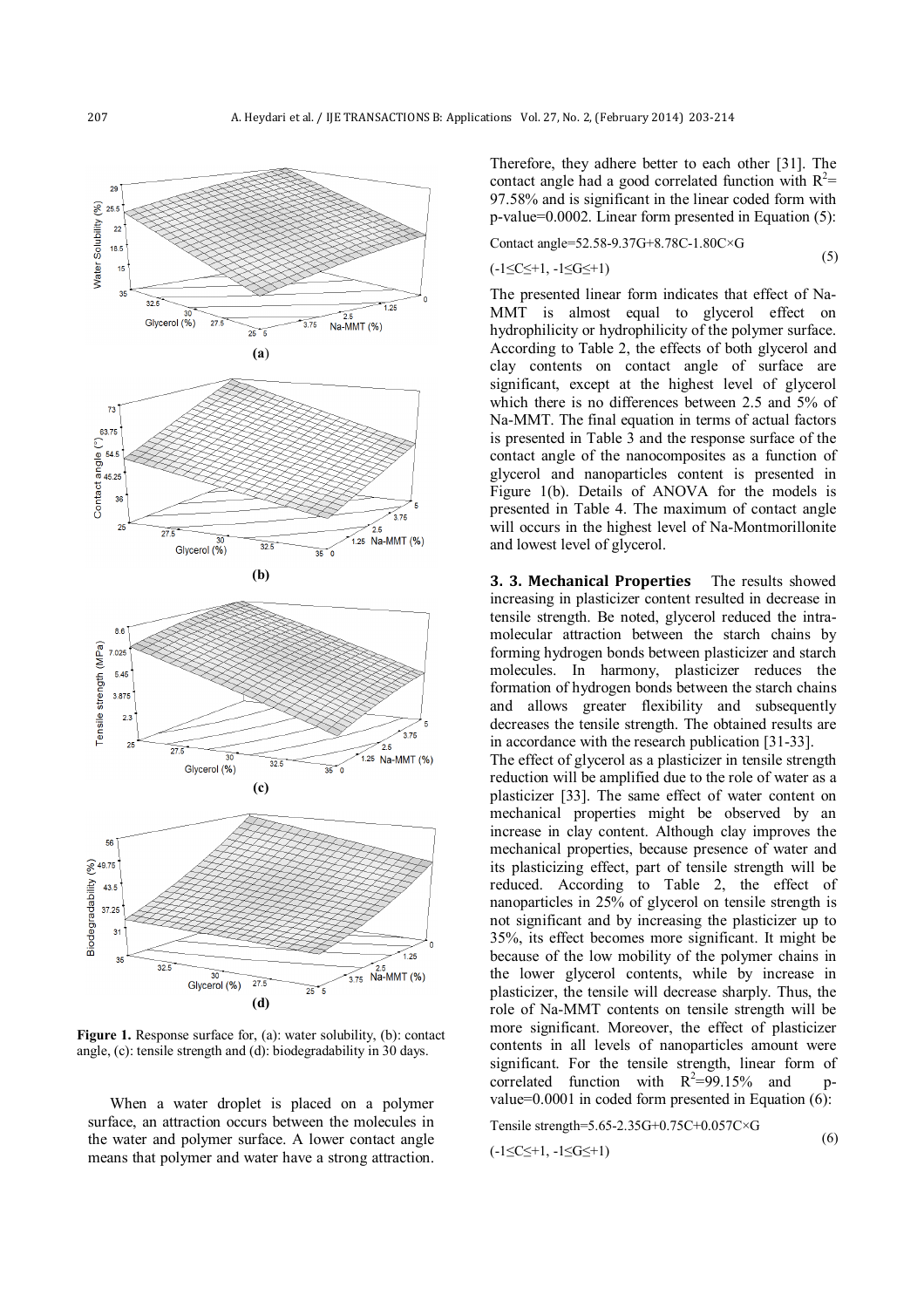

According to Equation (6), the effect of G is more sensible in tensile strength related to C. The final equation in terms of actual factors is presented in Table 3 and details of ANOVA for the models is presented in Table 4. Response surface for the tensile strength of nanocomposites as a function of glycerol and nanoparticles content is presented in Figure 1(c). Increasing in Na-MMT content increased tensile strngth; while presence of glycerol, decreased it.

**3. 4. Biodegradability** At interval times, metal containers were excavated from the pots and containers were opened carefully. According to eye view, only very small amounts of soil entrance were observed for

some containers. Because of high density of soil in comparison to polymers, these small portions will cause an overestimation of the remaining biopolymer which makes a considerable under estimation of biodegradability. Although using stainless steel mesh 200 with very small holes may restrict the proper contact between soil and polymers, but almost all of the remaining pieces of polymer could be gathered and weighted. Scattering the small polymer pieces in soil causes an overestimation of biodegradability. Weight of polymer at each intervals are affected by weight of polymer consumed by microorganisms, polymer lost during collecting the remained polymer pieces, weight of the attached soil particles and weight of colonies of the microorganisms. The remaining biopolymers were easily crumbled when touched, probably because of diminishing the tensile strength due to the result of biodegradation.

As result, it was very hard to remove the colonies of the microorganisms from the surface without losing the polymer. Therefore, the extracted polymers was cleaned to remove only the soil particles. The remained colonies will cause underestimation of biodegradability. The role of both attached soil particles and missed polymer pieces would cause undesirable behavior for biodegradation or cause very large error for the results [17]. The obtained data for biodegradability are shown in Figure 2. The latest experimental points on each graph is related to the last measuring biodegradability and the points for fully degraded polymers are not reported on the figures because collecting the remained polymers was impossible. By preventing the mentioned sources of errors, the maximum standard deviation for our experiments were only 3.87%. As shown, by increasing in glycerol content, the rate of biodegradability increased while; all samples without Na-MMT were completely biodegraded in three months. The part of increasing in biodegradability by increasing of glycerol could be discussed by releasing of soluble matters to the soil. Moreover, glycerol as a good water holding agent prepared needing humidity for microorganism's activities around the buried films. Also by increasing the glycerol content, surface became more Hydrophilic due to the excess of the –OH group that facilitates the penetration of enzymes to the films, subsequently enhancing the amylase attack on the surface of the samples [34]. By increasing in nanoparticles content, slope of biodegradability versus time reduced and samples containing Na-MMT were biodegraded in four up to five months under the same conditions. As discussed above, with increasing in clay content made the polymer surface more hydrophobe, so penetration of water and/or enzymes produced by microorganisms could be reduced. The linear form of biodegradability based upon the coded values had a valid correlated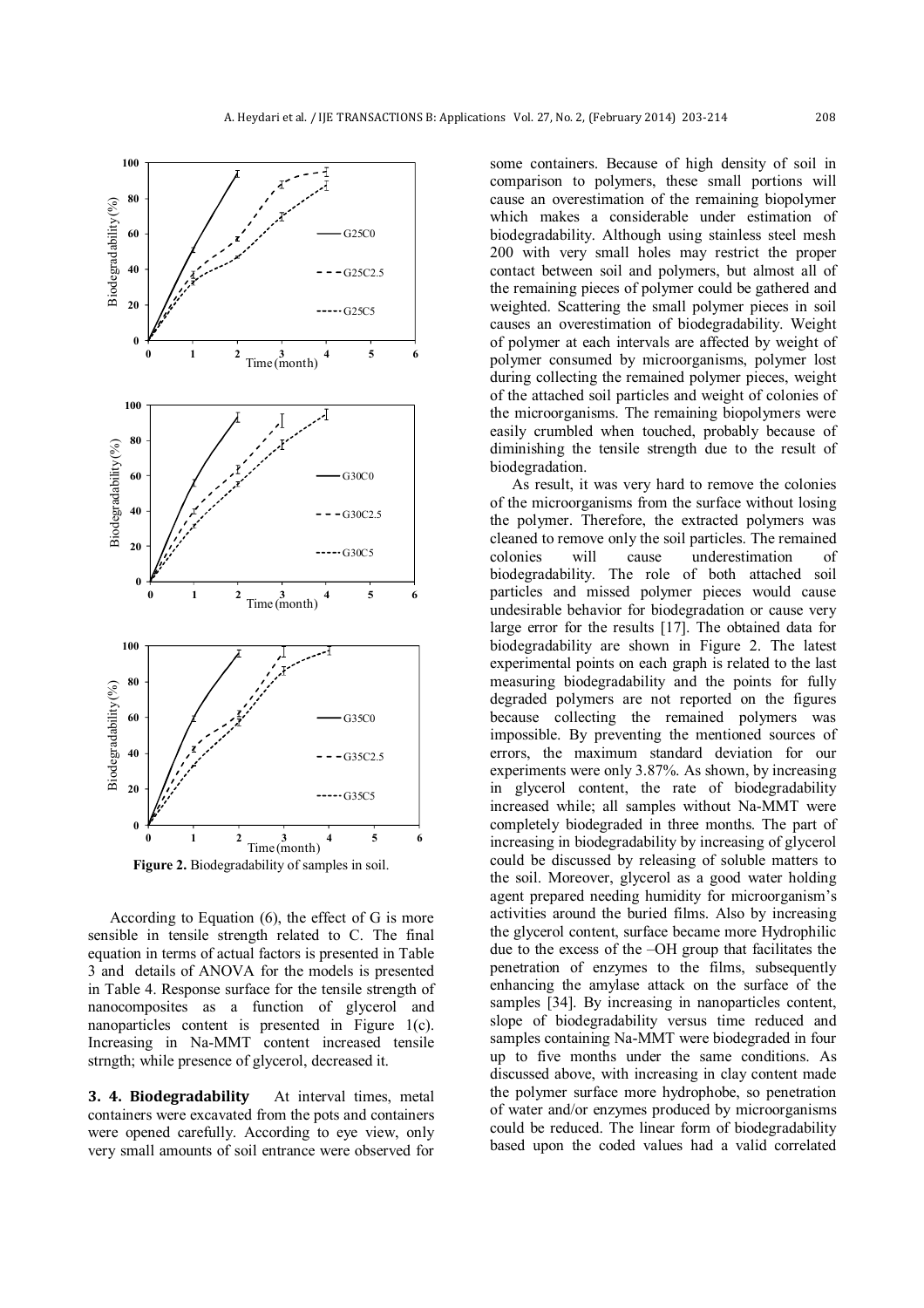function with  $R^2=98.85\%$  and p-value < 0.0001 and presented in Equation (7).

Biodegradability = 
$$
41.13+2.66G-9.15C-1.78C\times G
$$
   
(-1 $C<1$ -1 $C<1$ -1 (7)

The model indicated that the effect of C is more sensible related to G. The final correlated equation in terms of actual factors is presented in Table 3. Details of ANOVA for the models is presented in Table 4. Response surface of the biodegradability of the nanocomposites as a function of glycerol and nanoparticles contents were presented in Figure 1(d). Increasing in Na-MMT content decreased biodegradability; while presence of glycerol, increased it. The maximum of biodegradability will occurs in the highest level of glycerol and lowest level of Na-Montmorillonite. These results were consistent with our visual observation changes of samples. In Figure 3, images for sample G30C5 after soil burial of 1 month (a) and for 5 months (b) are presented and the colonies of the microorganisms should be observed by black color on the surface of polymers. According to Figure 1, it was found that the maximum of hydrophilicity, biodegradability and total soluble matter of were obtained by minimization of clay and maximization of plasticizer in the considered range, which resulted in minimum of tensile strength.





**Figure 3.** Photographs for biodegradability of sample G30C5 after soil burial, (a): for 1 month and (b): for 5 months.

The whole picture of the current investigation is similar to Magalhães and Andrade study [20]. They studied the effects of glycerol and nanoparticles contents on biodegradability using soil burial test, which their films prepared using melt extrusion method and also used Na-MMT and Cloisite® 30B nanoparticles. In contrary to our results, they found by adding Cloisite® 30B, the rate of biodegradability was increased and the nanocomposites were fully degraded in the shorter time than their samples without nanoparticles. The first glance to describe the delaying in biodegradability which observed in our experiments was antimicrobial role of Na-MMT. No antimicrobial activity of Na-MMT against *Salmonella typhimurium*, *Listeria monocytogenes*, *Staphylococcus aureus* and *Escherichia coli* were reported, which means that the role of these nanoparticles on postponing the biodegradability was not related to its probable antimicrobial effects against available microorganisms of soil. It should be clarify, that Cloisite® 30B revealed antimicrobial activity against *Listeria monocytogenes*  [35].

 To have a better understanding, perturbation plots for water solubility, contact angle, tensile strength and biodegradability were presented in Figure 4. Results are in good harmony to each other for effects of Na-MMT and glycerol contents on studied responses. Negative or positive slopes of these diagrams are related to effect and importance of each factor. For example, according to Figure 4 (d), effect of Na-MMT on reducing the biodegradability is more important than the role of glycerol on increasing the biodegradability. Furthermore, reverse behavior of water solubility and contact angle was reported for ZnO nanoparticles [36]. By increase in Na-MMT content, tensile strength was increased and caused the reduction in biodegradability of the samples. As presented in the Figure 1(d) and Figure 4 (d), it was found that the maximum of biodegradability will occurs in the highest level of glycerol (35%) and lowest level of Na-Montmorillonite (0%). Enzymatic degradation, using α-amylase and amyloglucosidase produced by microorganisms, is the reason to explain the biodegradability of starch based polymers. Starch is composed of two types of complex carbohydrate polymers of glucose, namely amylose and amylopectin depended on the source of the plants. Amylose is a linear polymer of glucose units linke with alpha-1,4 bonds. Amylopectin, which is an extremely high molecular weight polymer similar to amylose, but with many alpha-1,6-linked branch points [37, 38]. Amylases are the class of glucosidase hydrolyzing enzymes that cleave the  $\alpha$ -1,4 and/or  $\alpha$ -1,6 glucosidic linkages in starch and other polysaccharides. Some investigation on the enzymatic hydrolysis of starch blends by the above mentioned enzymes preformed in the literature [39].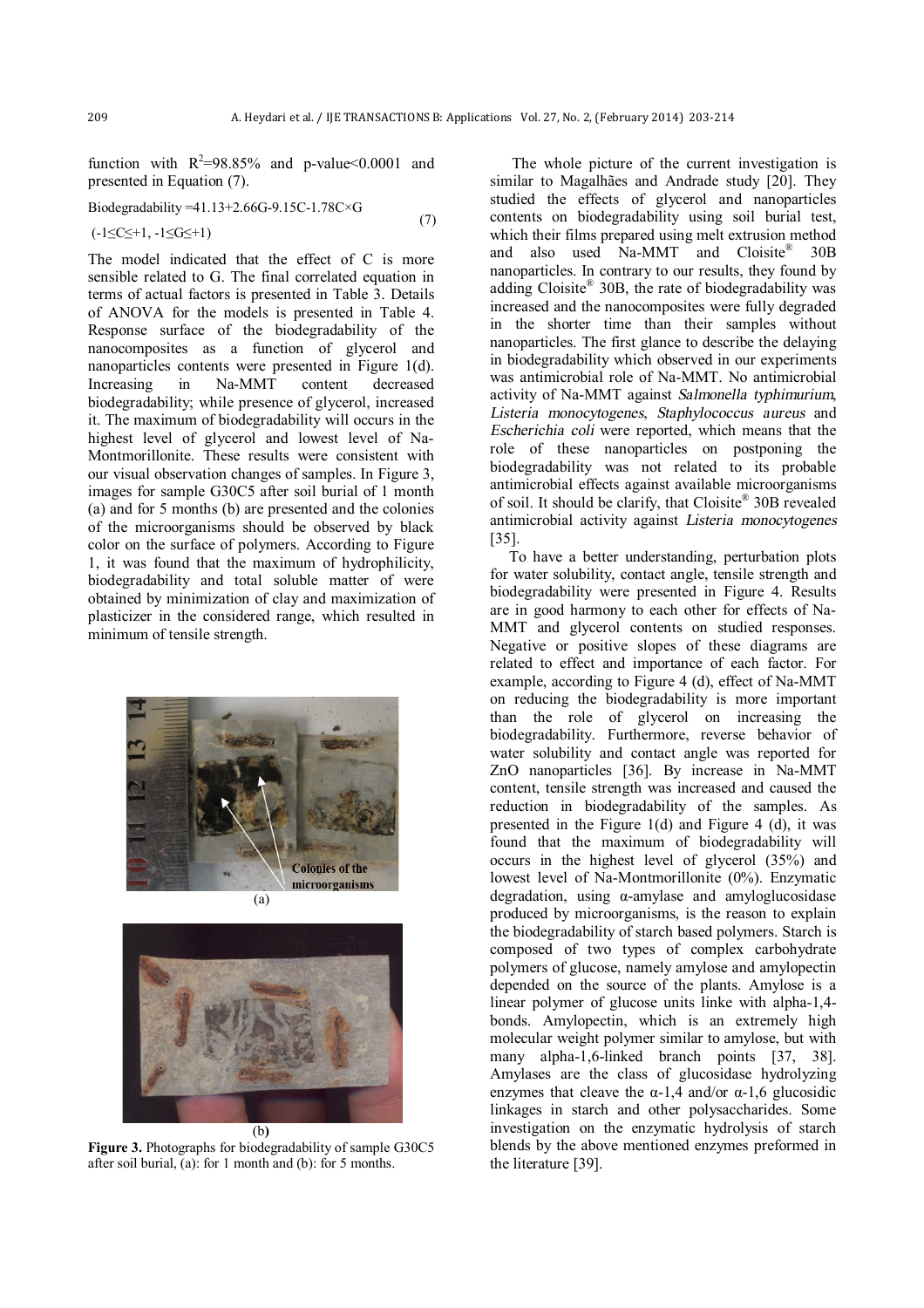

**Figure 4.** Perturbation plots for, (a): water solubility, (b): contact angle, (c): tensile strength and (d): biodegradability in 30 days (for A: Glycerol and B: Na-MMT).



**Figure 5.** FTIR spectrum of undegraded and partially biodegraded G25C5 sample.

By an increasing in contact angle weather by increasing the nanoparticles or reducing glycerol contents, the rate of enzymatic degradation will be reduced. Effects of Na-MMT and  $SiO<sub>2</sub>$  nanoparticles on reducing starch hydrolysis were reported for some nanocomposites [40, 41]. It should be explained by reduction in water absorption and lower tendency between liquid and solid phases to adhere together. The films with higher water solubility revealed an increasing the biodegradability, because water and enzyme would penetrate easier in the matrix of polymer. In addition, solubility of the soluble matters in soil will reduce the weight of polymer and causes the higher degree of biodegradation. Finally, by increasing in tensile strength utilizing the nanoparticles, the biodegradability was decreased. This phenomena should be clarified via stronger interactions between nanoparticles while by adding the glycerol, intra- and intermolecular interactions caused through hydroxyl groups of glycerol which makes weaker bonds in polymer matrix [8].

**3. 5. FTIR Analysis** The colonies of microorganisms were removed carefully from the partially biodegraded sample containing 25% glycerol and 5% Na-MMT after one month, then polymer was washed gently with distilled water and dried in room temperature. The FTIR spectrum of undegraded and partially biodegraded G25C5 sample are shown in Figure 5. The broad band in the region of  $3430 \text{ cm}^{-1}$  is due to the O-H stretching vibration which is related to hydroxyl groups presented on starch–glycerol films [42].

After one month of biodegradation in soil, the intensity of the peaks at  $1150$  and  $1040$  cm<sup>-1</sup> decreased which are related to glycosidic linkages of starch. These reductions could be explained because of the action of α-amylase produced by soil microorganisms in cleaving the mentioned linkages [43]. In addition, the intensity of the peak at  $3430 \text{ cm}^{-1}$  decreased which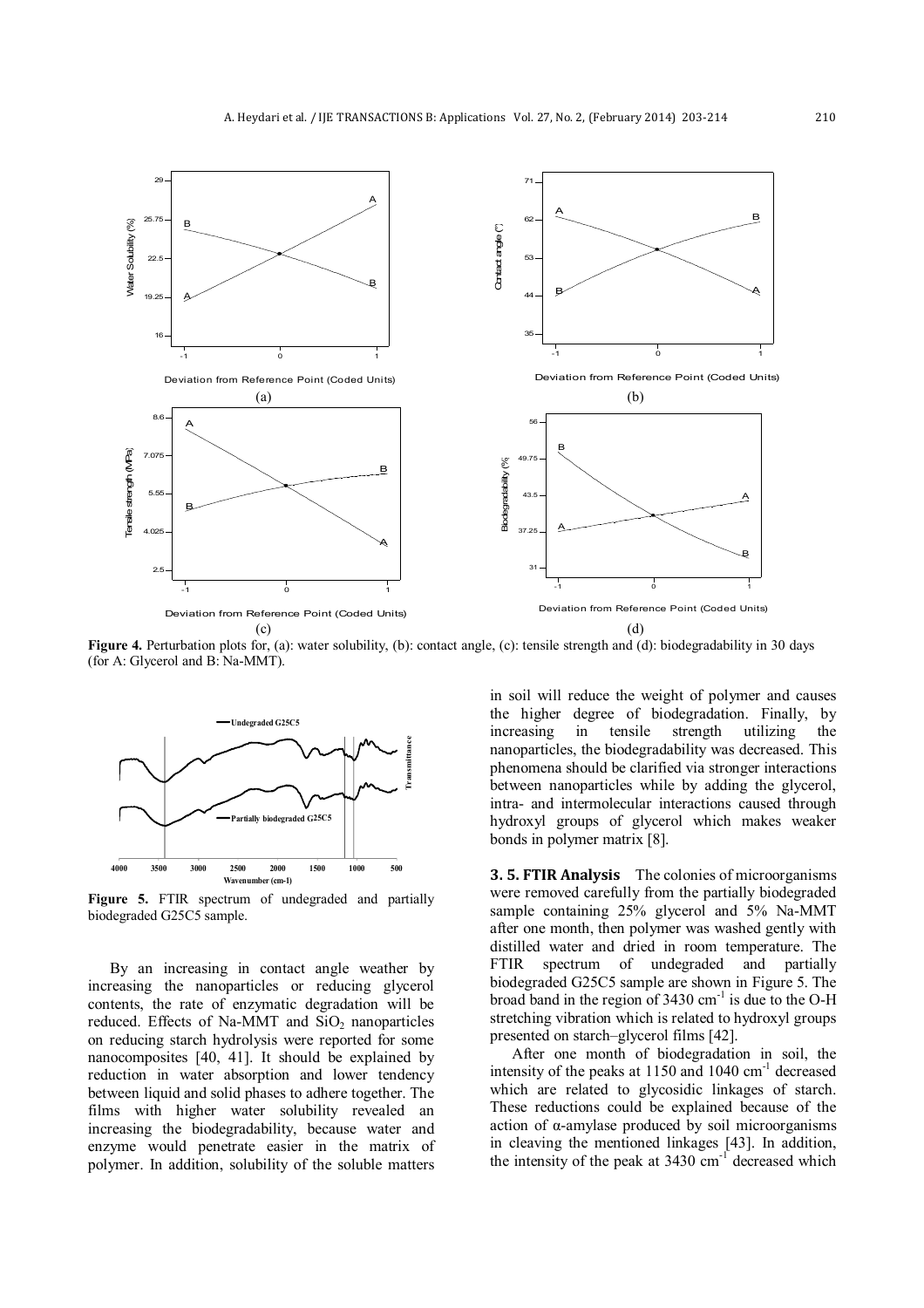means that by consumption and degradation of starch by microorganisms, the amount of water and glycerol in the undegraded films will be diminished. Part of reduction in this peak is also related to the leaching of glycerol [18].

### **4. CONCLUSION**

The effects of clay and glycerol contents on the water solubility, tensile strength, wetability and biodegradation of corn starch biopolymers were evaluated. Films with high content of glycerol and low content of Na-MMT indicated more water solubility and biodegradability. Moreover, to have the films with higher contact angle and tensile strength, nanoparticles and plasticizer must be determined on their higher and lower contents, respectively. Na-MMT nanoparticles might have no anti microbial effect against available microorganisms of soil. Therefore, reduction in biodegradability was because of reinforcement of polymer by nanoparticles and interactions between starch and Na-MMT that further prevented enzymatic attack on the biopolymer. According to FTIR results, the action of alpha-amylase produced by soil microorganisms and leaching of the soluble matters to the soil are the main resaons for the biodegradtion.

#### **5. REFERENCES**

- 1. Cho, H. S., Moon, H. S., Kim, M., Nam, K. and Kim, J. Y., "Biodegradability and biodegradation rate of poly(caprolactone)-starch blend and poly(butylene succinate) biodegradable polymer under aerobic and anaerobic environment", *Waste Management*, Vol. 31, No. 3, (2011), 475-480.
- 2. Avella, M., De Vlieger, J. J., Errico, M. E., Fischer, S., Vacca, P., and Volpe, M. G., "Biodegradable starch/clay nanocomposite films for food packaging applications", *Food Chemistry*, Vol. 93, No. 3, (2005), 467-474.
- 3. Avella, M., Errico, M. E., Rimedio, R. and Sadocco, P., "Preparation of biodegradable polyesters/high-amylose-starch composites by reactive blending and their characterization", *Journal of Applied Polymer Science*, Vol. 83, No. 7, (2002), 1432-1442.
- 4. Kuorwel, K. K., Cran, M. J., Sonneveld, K., Miltz, J. and Bigger, S. W., "Migration of antimicrobial agents from starchbased films into a food simulant", *LWT - Food Science and Technology*, Vol. 50, No. 2, (2013), 432-438.
- 5. Blennow, A., Bay-Smidt, A. M., Leonhardt, P., Bandsholm, O. and Madsen, M. H., "Starch paste stickiness is a relevant native starch selection criterion for wet-end paper manufacturing", *Starch/Staerke*, Vol. 55, No. 9, (2003), 381-389.
- 6. Mohammadi Nafchi, A., Moradpour, M., Saeidi, M. and Alias, A. K., "Thermoplastic starches: Properties, challenges, and prospects", *Starch - Stärke*, Vol. 65, No. 1-2, (2013), 61-72.
- 7. Prachayawarakorn, J., Chaiwatyothin, S., Mueangta, S. and Hanchana, A., "Effect of jute and kapok fibers on properties of thermoplastic cassava starch composites", *Materials & Design*, Vol. 47, (2013), 309-315.
- 8. Souza, A. C., Ditchfield, C. and Tadini, C. C., "Biodegradable films based on biopolymers for food industries", *Innovation in Food Engineering: New Techniques and Products*, Vol., No., (2010), 511-537.
- Wang, N., Yu, J., Chang, P. R. and Ma, X., "Influence of formamide and water on the properties of thermoplastic starch/poly(lactic acid) blends", *Carbohydrate Polymers*, Vol. 71, No. 1, (2008), 109-118.
- 10. Tunc, S., Angellier, H., Cahyana, Y., Chalier, P., Gontard, N., and Gastaldi, E., "Functional properties of wheat gluten/montmorillonite nanocomposite films processed by casting", *Journal of Membrane Science*, Vol. 289, No. 1–2, (2007), 159-168.
- 11. Nafchi, A. M., Nassiri, R., Shibani, S., Ariffin, F. and Karim, A. A., "Preparation and characterization of bionanocomposite films filled with nanorod-rich zinc oxide", *Carbohydrate Polymers*, Vol., No. Accepted for publication, (2013).
- 12. Ray, D., Sengupta, S., Sengupta, S. P., Mohanty, A. K. and Misra, M., "A study of the mechanical and fracture behavior of jute-fabric-reinforced clay-modified thermoplastic starchmatrix composites", *Macromolecular Materials and Engineering*, Vol. 292, No. 10-11, (2007), 1075-1084.
- 13. Majdzadeh-Ardakani, K., Navarchian, A. H. and Sadeghi, F., "Optimization of mechanical properties of thermoplastic starch/clay nanocomposites", *Carbohydrate Polymers*, Vol. 79, No. 3, (2010), 547-554.
- 14. Ashamol, A., Priyambika, V. S., Avadhani, G. S. and Sailaja, R. R. N., "Nanocomposites of crosslinked starch phthalate and silane modified nanoclay: Study of mechanical, thermal, morphological, and biodegradable characteristics", *Starch - Stärke*, Vol. 65, No. 5-6, (2013), 443-452.
- 15. Azahari, N. A., Othman, N. and Ismail, H., "Effect of attapulgite clay on biodegradability and tensile properties of polyvinyl alcohol/corn starch blend film", *International Journal of Polymeric Materials and Polymeric Biomaterials*, Vol. 61, No. 14, (2012), 1065-1078.
- 16. Phetwarotai, W., Potiyaraj, P. and Aht-Ong, D., "Biodegradation of polylactide and gelatinized starch blend films under controlled soil burial conditions", *Journal of Polymers and the Environment*, Vol. 21, No. 1, (2013), 95- 107.
- 17. Calmon, A., Guillaume, S., Bellon-Maurel, V., Feuilloley, P. and Silvestre, F., "Evaluation of material biodegradability in real conditions–development of a burial test and an analysis methodology based on numerical vision", *Journal of environmental polymer degradation*, Vol. 7, No. 3, (1999), 157-166.
- 18. Torres, F. G., Troncoso, O. P., Torres, C., Díaz, D. A. and Amaya, E., "Biodegradability and mechanical properties of starch films from andean crops", *International Journal of Biological Macromolecules*, Vol. 48, No. 4, (2011), 603-606.
- 19. Briassoulis, D., "Analysis of the mechanical and degradation performances of optimised agricultural biodegradable films", *Polymer Degradation and Stability*, Vol. 92, No. 6, (2007), 1115-1132.
- 20. Magalhães, N. F. and Andrade, C. T., "Thermoplastic corn starch/clay hybrids: Effect of clay type and content on physical properties", *Carbohydrate Polymers*, Vol. 75, No. 4, (2009), 712-718.
- 21. Maran, J. P., Sivakumar, V., Sridhar, R. and Thirugnanasambandham, K., "Development of model for barrier and optical properties of tapioca starch based edible films", *Carbohydrate Polymers*, Vol. 92, No. 2, (2013), 1335- 1347.
- 22. Kunamneni, A. and Singh, S., "Response surface optimization of enzymatic hydrolysis of maize starch for higher glucose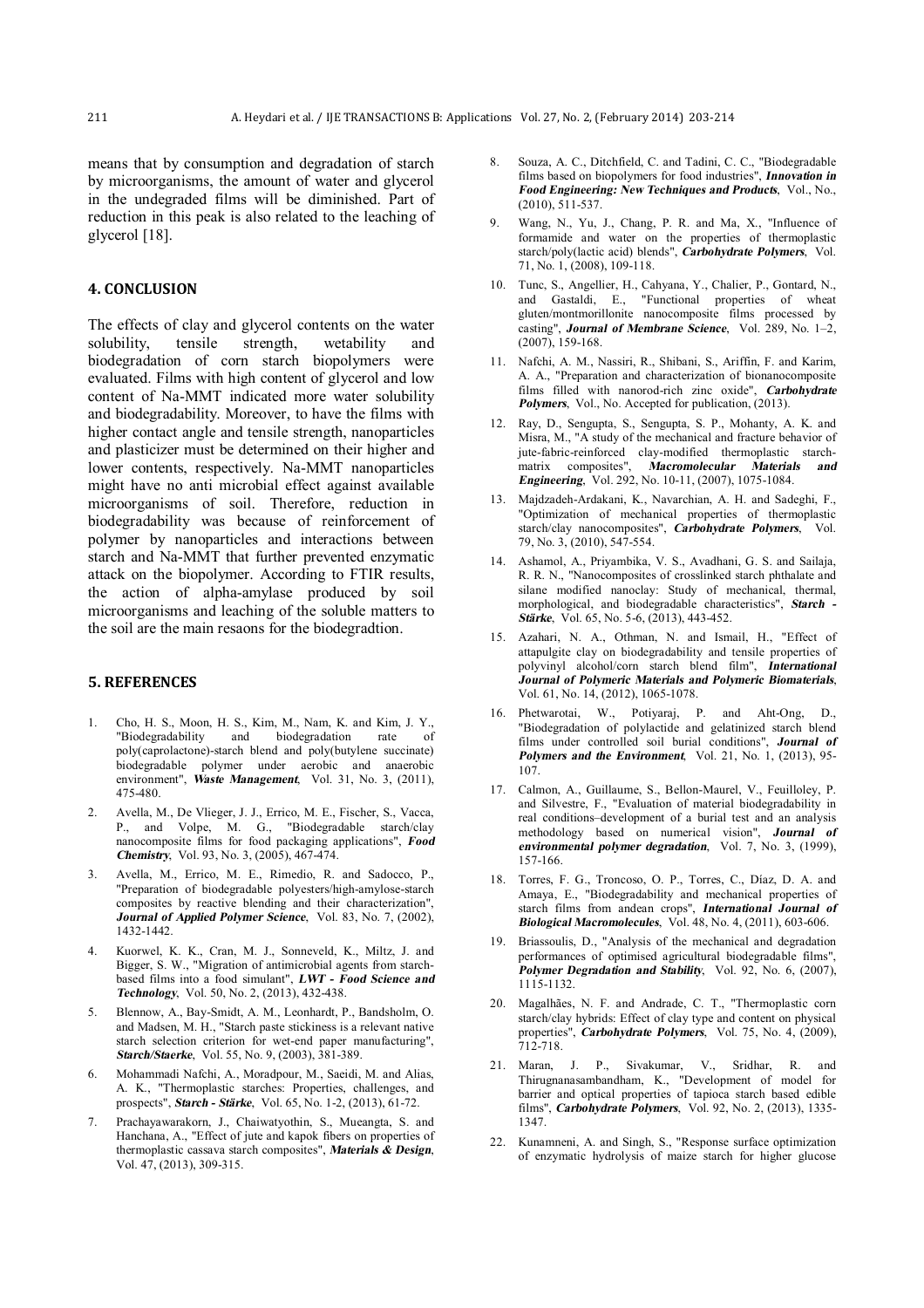production", *Biochemical Engineering Journal*, Vol. 27, No.  $2, (2005), 179-190.$ 

- 23. Gharibzahedi, S. M. T., Mousavi, S. M., Hamedi, M. and Ghasemlou, M., "Response surface modeling for optimization of formulation variables and physical stability assessment of walnut oil-in-water beverage emulsions", *Food Hydrocolloids*, Vol. 26, No. 1, (2012), 293-301.
- 24. Asadi, A., Zinatizadeh, A. A. L., Sumathi, S., N., R. and Kiani, S., "A comparative study on performance of two aerobic sequencing batch reactors with flocculated and granulated sludge treating an industrial estate wastewater: Process analysis and modeling", *International Journal of Engineering*, Vol. 26, No. 2, (2013), 105-116.
- 25. Hosseinpour, M. N., Najafpour, G. D., Younesi, H., Khorrami, M. and Vaseghi, Z., "Lipase production in solid state fermentation using aspergillus niger: Response surface methodology ", *International Journal of Engineering*, Vol. 25, No. 3, (2012), 151-159.
- 26. Abdorreza, M. N., Cheng, L. H. and Karim, A. A., "Effects of plasticizers on thermal properties and heat sealability of sago starch films", *Food Hydrocolloids*, Vol. 25, No. 1, (2011), 56- 60.
- 27. Romero-Bastida, C. A., Bello-Pérez, L. A., García, M. A., Martino, M. N., Solorza-Feria, J., and Zaritzky, N. E., "Physicochemical and microstructural characterization of films prepared by thermal and cold gelatinization from nonconventional sources of starches", *Carbohydrate Polymers*, Vol. 60, No. 2, (2005), 235-244.
- 28. ASTM, "Standard test method for tensile properties of thin plastic sheeting, d882, annual book of astm, american society for testing & materials, philadelphia, pa, USA .", Vol., No., (2012).
- 29. ASTM, "Standard specification for compostable plastics, d6400, annual book of astm, american society for testing & materials, West Conshohocken, Pa, USA .", Vol., No., (2004).
- 30. Chivrac, F., Pollet, E. and Avérous, L., "Progress in nanobiocomposites based on polysaccharides and nanoclays", *Materials Science and Engineering: R: Reports*, Vol. 67, No. 1, (2009), 1-17.
- 31. Turhan, K. N. and Şahbaz, F., "Water vapor permeability, tensile properties and solubility of methylcellulose-based edible films", *Journal of Food Engineering*, Vol. 61, No. 3, (2004), 459-466.
- 32. Muscat, D., Adhikari, B., Adhikari, R. and Chaudhary, D. S., "Comparative study of film forming behaviour of low and high amylose starches using glycerol and xylitol as plasticizers",

*Journal of Food Engineering*, Vol. 109, No. 2, (2012), 189- 201.

- 33. Talja, R. A., Helén, H., Roos, Y. H. and Jouppila, K., "Effect of various polyols and polyol contents on physical and mechanical properties of potato starch-based films", *Carbohydrate Polymers*, Vol. 67, No. 3, (2007), 288-295.
- 34. Yew, G. H., Mohd Yusof, A. M., Mohd Ishak, Z. A. and Ishiaku, U. S., "Water absorption and enzymatic degradation of poly(lactic acid)/rice starch composites", *Polymer Degradation and Stability*, Vol. 90, No. 3, (2005), 488-500.
- 35. Rhim, J.-W., Hong, S.-I. and Ha, C.-S., "Tensile, water vapor barrier and antimicrobial properties of pla/nanoclay composite films", *LWT - Food Science and Technology*, Vol. 42, No. 2, (2009), 612-617.
- 36. Nafchi, A. M., Alias, A. K., Mahmud, S. and Robal, M., "Antimicrobial, rheological, and physicochemical properties of sago starch films filled with nanorod-rich zinc oxide", *Journal of Food Engineering*, Vol. 113, No. 4, (2012), 511-519.
- 37. Saibene, D., Zobel, H. F., Thompson, D. B. and Seetharaman, K., "Iodine-binding in granular starch: Different effects of moisture content for corn and potato starch", *Starch/Staerke*, Vol. 60, No. 3-4, (2008), 165-173.
- 38. Hoover, R., "Composition, molecular structure, and physicochemical properties of tuber and root starches: A review", *Carbohydrate Polymers*, Vol. 45, No. 3, (2001), 253- 267.
- 39. Russo, M. A. L., Truss, R. and Halley, P. J., "The enzymatic hydrolysis of starch-based pvoh and polyol plasticised blends", *Carbohydrate Polymers*, Vol. 77, No. 3, (2009), 442-448.
- 40. Taghizadeh, M. T., Abbasi, Z. and Nasrollahzade, Z., "Study of enzymatic degradation and water absorption of nanocomposites starch/polyvinyl alcohol and sodium montmorillonite clav". *Journal of the Taiwan Institute of Chemical Engineers*, Vol. 43, No. 1, (2012), 120-124.
- 41. Abbasi, Z., "Water resistance, weight loss and enzymatic degradation of blends starch/polyvinyl alcohol containing sio2 nanoparticle", *Journal of the Taiwan Institute of Chemical Engineers*, Vol. 43, No. 2, (2012), 264-268.
- 42. Zhang, Y. and Han, J. H., "Plasticization of pea starch films with monosaccharides and polyols", *Journal of Food Science*, Vol. 71, No. 6, (2006), E253-E261.
- 43. Azevedo, H. S., Gama, F. M. and Reis, R. L., "In vitro assessment of the enzymatic degradation of several starch based biomaterials", *Biomacromolecules*, Vol. 4, No. 6, (2003), 1703-1712.